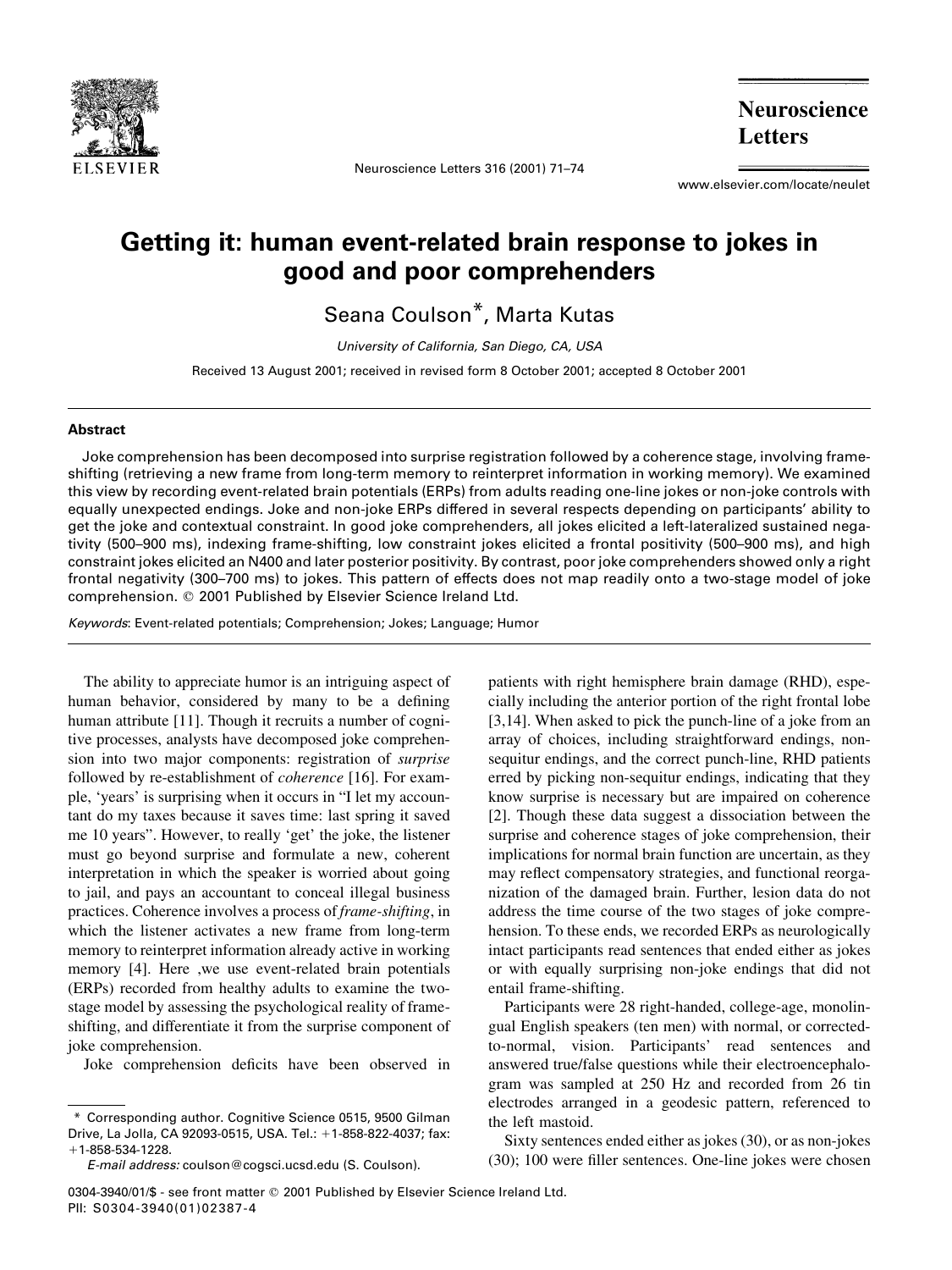



Fig. 1. Grand average ( $n = 28$ ) ERPs to joke (dotted) and non-joke (solid) endings from all electrode ( $n = 26$ ) sites. Negative voltage is plotted up in this and all subsequent figures.

from anthologies so that their comprehension required frame-shifting triggered by the sentence-final noun. Stimuli were normed on an off-line cloze task in which a separate group of 45 adults completed each joke fragment with the first word that came to mind. The cloze probability of the joke endings (percentage of subjects completing the sentence with the joke endings) was quite low (3%). Nonjoke endings were constructed by replacing the last word of jokes with contextually congruent completions that matched the joke endings for length (6.5 characters;  $SD = 2$ ), frequency (87/million;  $SD = 146$ ), and cloze probability  $(3\%; SD = 2.5).$ 

Experimental sentences in joke and non-joke conditions were thus identical until the sentence-final word. Non-joke endings were consistent with the contextually evoked frame, while joke endings required frame-shifting. Experimental sentences were further divided according to sentence constraint, a factor thought to affect the specificity of semantic expectations [17], operationalized here as the cloze probability of the most popular response for each sentence. A median split yielded sentence constraints of  $\langle 40\% \rangle$  (e.g. "Statistics indicate that Americans spend 80 million a year on games of chance, mostly *weddings/dice*" and  $>40\%$  (e.g. "She read so much about the bad effects of smoking she decided she'd have to give up reading/habit") for low and high constraint sentences, respectively.

Sentences were presented at a rate of two words/s (200 ms duration; final word  $=$  500 ms) and followed by a true/false question that assessed comprehension, especially whether or not participants were getting the jokes. For example, for "I asked the bartender for something cold and full of rum, and he recommended his wife", the comprehension question was "The bartender's wife was a frigid lush" (true). For "We have a concrete swimming pool, but when you live near the beach, nobody wants to swim in the concrete", the question was "Their pool is filled with chlorinated water" (false).

ERPs to sentence-final words displayed the P1/N1/P2 complex typical of visually presented words, a negativegoing wave from 300 to 700 ms (N400), and a late positivity (see Fig. 1). ERPs were quantified as the mean amplitude between 300–500, 500–700, and 700–900 ms post-word onset relative to 100 ms pre-stimulus baseline and subjected to repeated measures analysis of variance (ANOVA) with ending (joke/non-joke), constraint (low/high), and three factors indexing scalp topography: hemisphere (left/right); laterality (dorsal/lateral); and anterior/posterior (four levels). All P values were corrected using the Huhyn–Feldt correction; for clarity, we report original degrees of freedom.

Between 300 and 500 ms, there was a main effect of ending  $(F_{(1,27)} = 7.98, P \le 0.01)$  and an ending by constraint interaction (Ending  $\times$  Constraint,  $F_{(1,27)} = 4.34$ ,  $P < 0.05$ ; Ending  $\times$  Constraint  $\times$  Anteriority,  $F_{(3,78)} = 4.68, P < 0.05, e = 0.42;$  Ending  $\times$  Constraint  $\times$ Laterality,  $F_{(1,26)} = 4.26$ ,  $P < 0.05$ ; Ending  $\times$  Constraint  $\times$ Laterality  $\times$  Hemisphere,  $F_{(1,26)} = 5.16$ ,  $P < 0.05$ ). Over-

all, ERPs to jokes were more negative than non-jokes in a manner characteristic of the N400: broadly distributed, but with a centro-parietal, slightly right hemisphere focus. The N400 is typically associated with the processing of meaningful stimuli: the larger its amplitude, the harder the task of lexical integration [10]. However, these N400 joke effects were only reliable in high (and not low) constraint sentences (post-hoc: Ending,  $F_{(1,27)} = 14.55$ ,  $P < 0.001$ ).

Joke effects between 300 and 500 ms demonstrate the brain's sensitivity to expectations based on frames, scripts, or schemas retrieved from long-term memory [1,12,13], and are consistent with other reports that N400 is sensitive to global aspects of context [15,18]. Although the joke and non-joke endings were equally unexpected according to our cloze measure, non-joke endings were designed to be more consistent with the contextually evoked schema, while joke endings required frame-shifting. Thus, it may be that high constraint sentences allow the reader to commit to a frame that facilitates the processing of non-joke endings, but makes joke endings more difficult to integrate.

The ANOVA also revealed reliable effects between 500– 700 and 700–900 ms, but subsequent analysis suggested that the effects varied with participants' ability to 'get' the jokes. Good comprehenders ( $n = 14$ ) averaged 83% correct on the true/false questions following the jokes, while poor comprehenders ( $n = 14$ ) averaged only 64% correct. On questions following non-jokes, all but one participant scored 83% correct or better, indicating that the distinction between good and poor comprehenders reflects difficulty with jokes.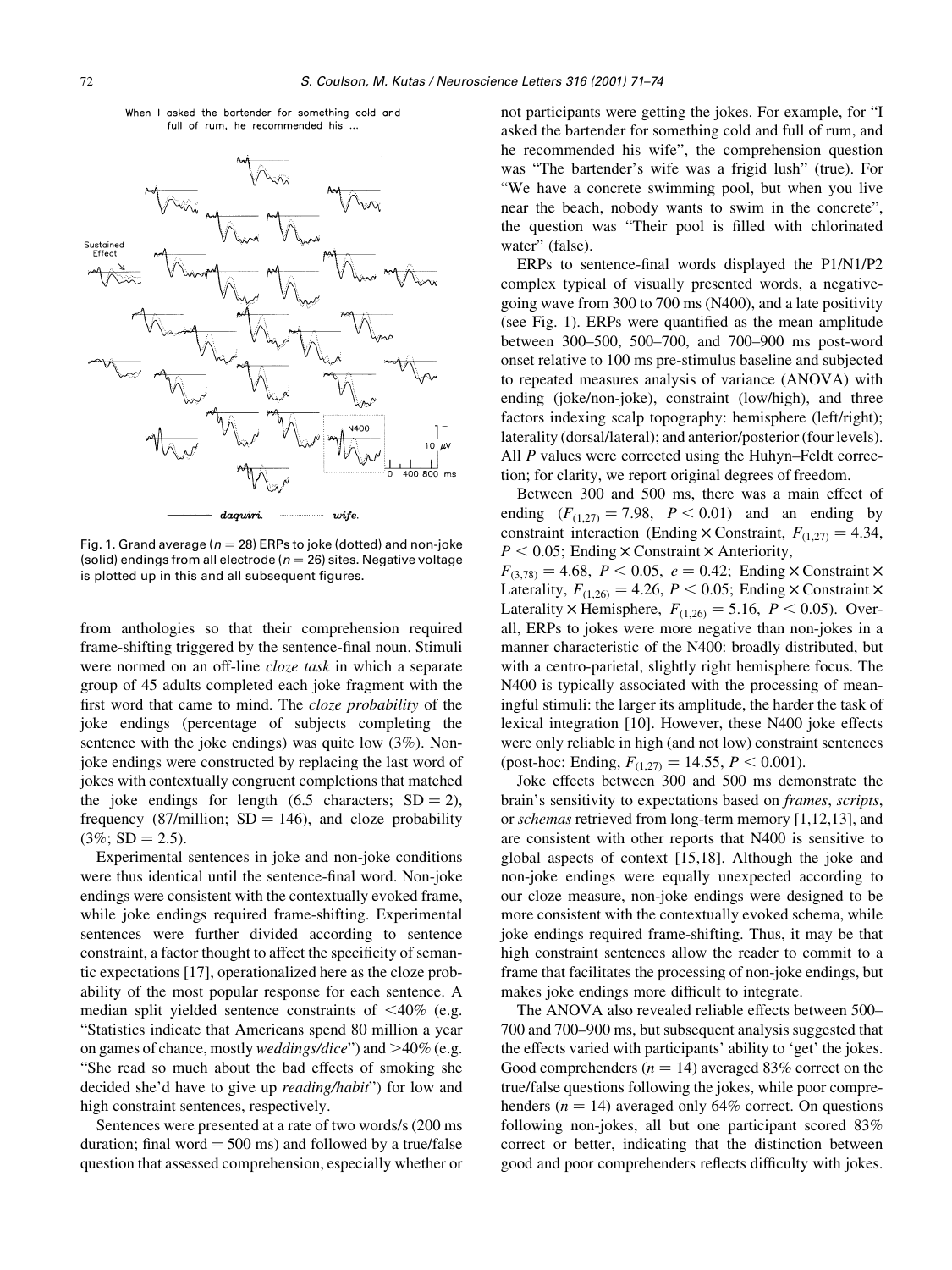

Fig. 2. Voltage maps of mean amplitude of the joke effect (jokes minus non-jokes) measured 300–500 ms in 14 good (left) and 14 poor (right) joke comprehenders.

To evaluate ERP differences related to participants' joke comprehension, we conducted analyses of mean ERP amplitudes between 300–500, 500–700, and 700–900 ms with the between-participants factor, comprehension group, and the within-participants factors, ending, constraint, and various scalp topography factors as above. Between 300 and 500 ms post-word onset, there was no main effect of comprehension group ( $F < 1$ ), but there were indications of a more anterior distribution of the joke-related N400 among poor than good joke comprehenders (Comprehenders  $\times$ Hemisphere  $\times$  Laterality  $\times$  Anteriority,  $F_{(3,78)} = 2.93$ ,  $P \leq$ 0.05,  $e = 0.86$ ; Comprehenders  $\times$  Ending  $\times$  Hemisphere  $\times$ Laterality,  $F_{(1,26)} = 2.58$ ,  $P < 0.05$ ; see Fig. 2). Joke effects were also observed between 500–700 and 700–900 ms, though their nature differed as a function of comprehension group (500–700 ms:  $F_{(1,26)} = 5.82, P < 0.05; 700$ –900 ms:  $F_{(1,26)} = 9.11$ ,  $P < 0.01$ ; 500–700 ms: Comprehenders  $\times$ Ending  $\times$  Constraint  $\times$  Hemisphere  $\times$  Laterality  $\times$  Anterior/ Posterior,  $F_{(3,78)} = 3.43, P < 0.05, e = 0.71$ .

Among poor comprehenders, jokes elicited less positive (more negative) ERPs than non-jokes between 500 and 700 ms; joke effects for high constraint stimuli were bilateral and most evident over the anterior scalp (Fig. 3), while for low constraint stimuli (Fig. 4), joke effects were larger over the right and evident only over the posterior scalp (post-hoc: Constraint  $\times$  Ending  $\times$  Hemisphere  $\times$  Laterality  $\times$  Anterior/ Posterior,  $F_{(3,39)} = 3.4, P < 0.05, e = 0.97$ . This continued negativity between 500 and 700 ms may reflect vain attempts by the participants to search semantic memory for information that might help them make sense of the jokes. Between 700 and 900 ms, there were no joke effects.

Among good joke comprehenders, the response to jokes between 500 and 900 ms post-onset varied across the two hemispheres: ERPs to jokes were *less positive* than nonjokes over *left lateral sites*, an effect we refer to as a sustained negativity, and more positive over medial posterior sites  $(500-700$  ms: Ending  $\times$  Laterality  $\times$  Anterior/ Posterior,  $F_{(3,39)} = 3.26$ ,  $P < 0.05$ ,  $e = 0.83$ ; 700–900 ms: Ending  $\times$  Laterality  $\times$  Anterior/Posterior,  $F_{(3,39)} = 3.22$ ,  $P < 0.05$ ,  $e = 0.83$ ). Collapsed across ending type, low constraint stimuli elicited a fronto-central positivity, while high constraint stimuli elicited a positivity largest over the occipito-parietal scalp. Visual inspection of the data suggests that constraint effects are due primarily to differences in ERPs to joke endings; analysis reveals a marginal interaction between constraint, ending, and anteriority  $(F_{(3,39)} = 3.42, P = 0.08, e = 0.48).$ 

The goal of the present study was to assess the psychological reality of frame-shifting, and to differentiate it from surprise. Our results, however, do not afford a simple mapping from the ERP effects to the surprise and coherence stages of joke comprehension. Both good and poor joke comprehenders showed greater negativity for joke than non-joke endings, although only in high constraint sentences and with differing scalp distributions. In good comprehenders, joke endings in high constraint sentences elicited a posterior positivity, reminiscent of the P3b [5,6], which thus may reflect the violation of frame-level expectations in



Fig. 3. Grand average ERPs to joke (dotted) and non-joke (solid) endings to high constraint sentences in good joke comprehenders ( $n = 14$ ) and poor joke comprehenders ( $n = 14$ ).



Fig. 4. Grand average ERPs to joke (dotted) and non-joke (solid) endings to low constraint sentences in good (left) and poor (right) joke comprehenders.